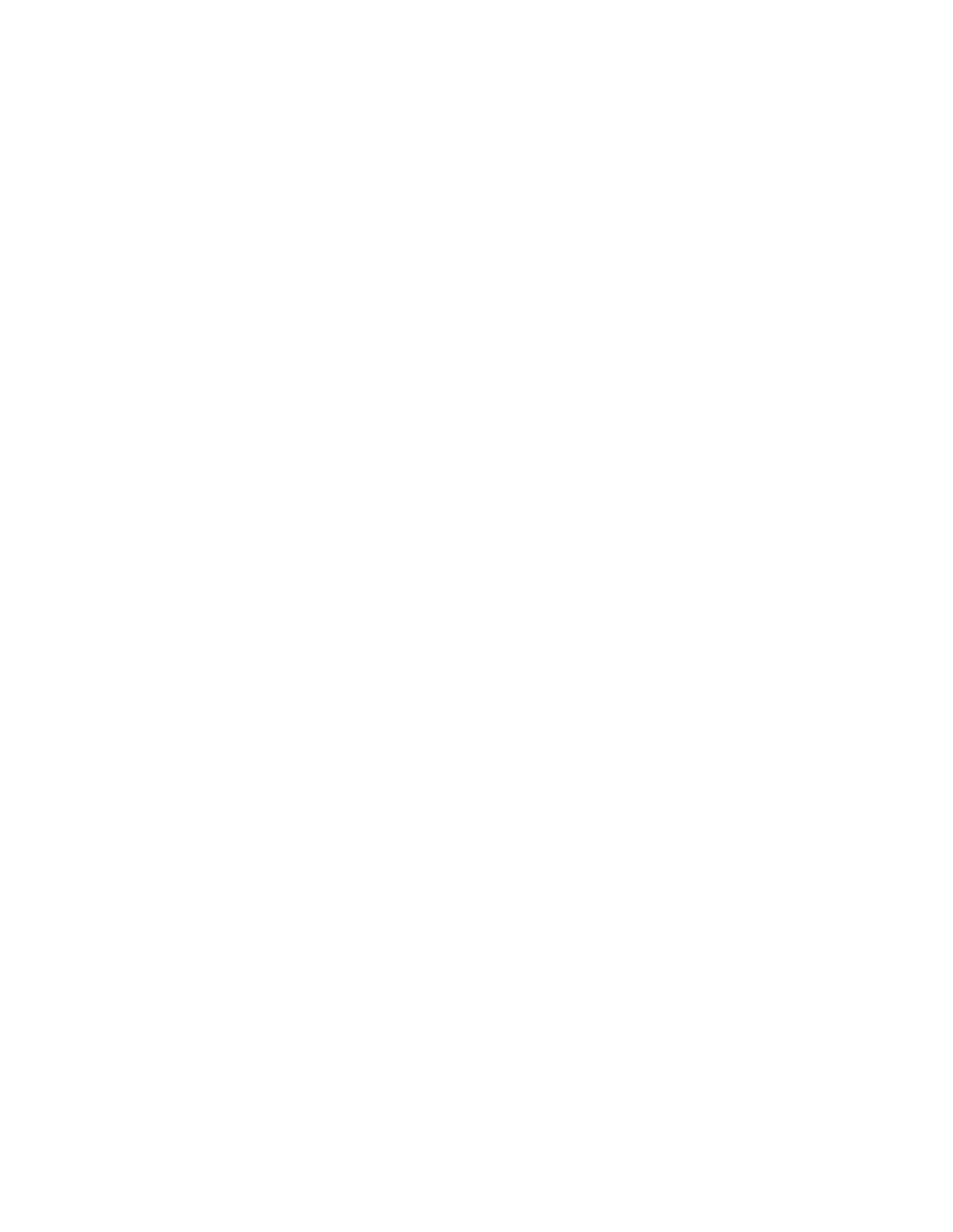#### **KITE, Justice.**

[¶1] Michael David Kelly was convicted by a jury of aggravated assault and battery in violation of Wyo. Stat. Ann. § 6-2-502(a)(i) (LexisNexis 2005). On appeal, he claims the evidence was insufficient to show that he caused "serious bodily injury" as required by the statute. He also claims prosecutorial misconduct occurred during the State"s closing argument. We hold the evidence was not sufficient to show serious bodily injury as that term is defined in the statute. On that basis, we reverse his aggravated assault conviction, order entry of a battery conviction and remand the case to the district court for resentencing on the battery conviction.

### **ISSUE**

[¶2] The determinative issue is whether sufficient evidence was presented to show Mr. Kelly caused serious bodily injury as required for an aggravated assault conviction.

## **FACTS**

[¶3] On March 27, 2005, at approximately 9:30 p.m., Brett Osmon was awakened from his sleep by a knock at the door of his trailer house in Campbell County, Wyoming. He answered the door and found two men on his doorstep. They threatened him and demanded money. Mr. Osmon refused their demands and tried to shut the door. The two men forced their way inside and began beating Mr. Osmon. One of the men, later identified as Mr. Kelly, used his fists to knock Mr. Osmon to the floor while the other man repeatedly struck him in the back with the end of a baseball bat each time he tried to stand. During the assault, Mr. Kelly picked up an iron grate from the stove top and hit Mr. Osmon on the head with it.

[¶4] After the attack, the two men left Mr. Osmon lying on the floor and departed. Mr. Osmon got up off the floor, went to the window, looked out and saw the two men get into a red car and drive away. Mr. Osmon went into the bathroom, cleaned himself up and then went back to bed.

[¶5] Early the next morning, Mr. Osmon called the Campbell County Sheriff"s Office. Deputy Randy Parker took the call. Mr. Osmon informed him two men had come to his home the night before, demanded money and assaulted him.

[¶6] Deputy Parker arrived at Mr. Osmon"s home at approximately 7:00 a.m. He observed footprints by the steps leading to the front door and footprints and scuff marks on the floor inside the trailer suggestive of a struggle. In the kitchen area, he saw blood spatters on the wall and the stove, and a grate from the stove lying on the floor. The grate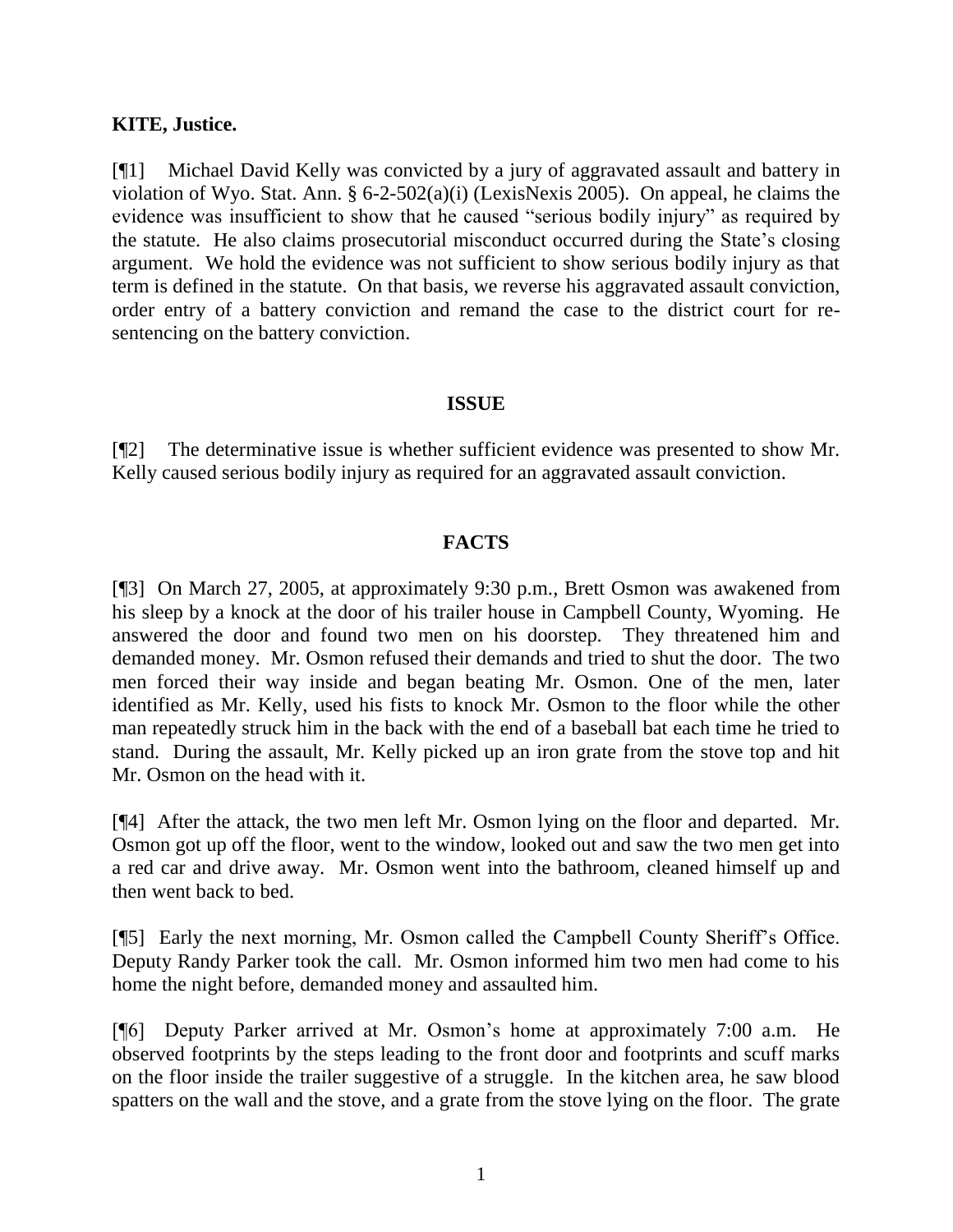appeared to have blood on it. The stove looked like it had been knocked out of place during a struggle. Outside the home, Deputy Parker observed tire tracks and acceleration marks in the road leading from Mr. Osmon's home.

[¶7] Tony Seeman, a criminal investigator for the Campbell County Sheriff"s Office, was the lead investigator on the scene. He arrived at Mr. Osmon"s home shortly after Deputy Parker. Officer Seeman looked at Mr. Osmon"s wounds and persuaded him to go to the emergency room to be checked for internal injuries and have the wounds cleaned. From Mr. Osmon"s description of his attackers, Officer Seeman was able to identify Mr. Kelly as a possible suspect. During a photo line-up at the sheriff"s office later that morning, Mr. Osmon identified Mr. Kelly as possibly being one of the men who attacked him. Mr. Kelly was arrested and charged with aggravated assault and battery in violation of  $\S$  6-2-502(a)(i), which provides:

(a) A person is guilty of aggravated assault and battery if he:

(i) Causes serious bodily injury to another intentionally, knowingly or recklessly under circumstances manifesting extreme indifference to the value of human life;

[¶8] At trial the jury was instructed that in order to find Mr. Kelly guilty of aggravated assault and battery, it had to find the State had proved the following elements beyond a reasonable doubt:

- 1. On or about the  $27<sup>th</sup>$  day of March, 2005;
- 2. In Campbell County, Wyoming;
- 3. The defendant, Michael David Kelly;
- 4. Intentionally, under circumstances which showed an extreme indifference for human life;
- 5. Caused serious bodily injury to Brett Osmon.

The jury was also instructed that for purposes of aggravated assault, the term "serious bodily injury" means: "bodily injury which creates a substantial risk of death or which causes miscarriage, severe disfigurement or protracted loss or impairment of the function of any bodily member or organ." Wyo. Stat. Ann. § 6-1-104(a)(x) (LexisNexis 2005).

[¶9] The jury was instructed that if it concluded the State did not prove all of the elements of aggravated assault beyond a reasonable doubt, it should consider whether the evidence proved the lesser included offenses of battery or assault. With respect to these lesser included offenses, the jury was instructed it could find Mr. Kelly guilty of "assault" if it found the State proved he unlawfully attempted to cause bodily injury to Mr. Osmon or "battery" if the State proved he intentionally caused bodily injury to Mr. Osmon. The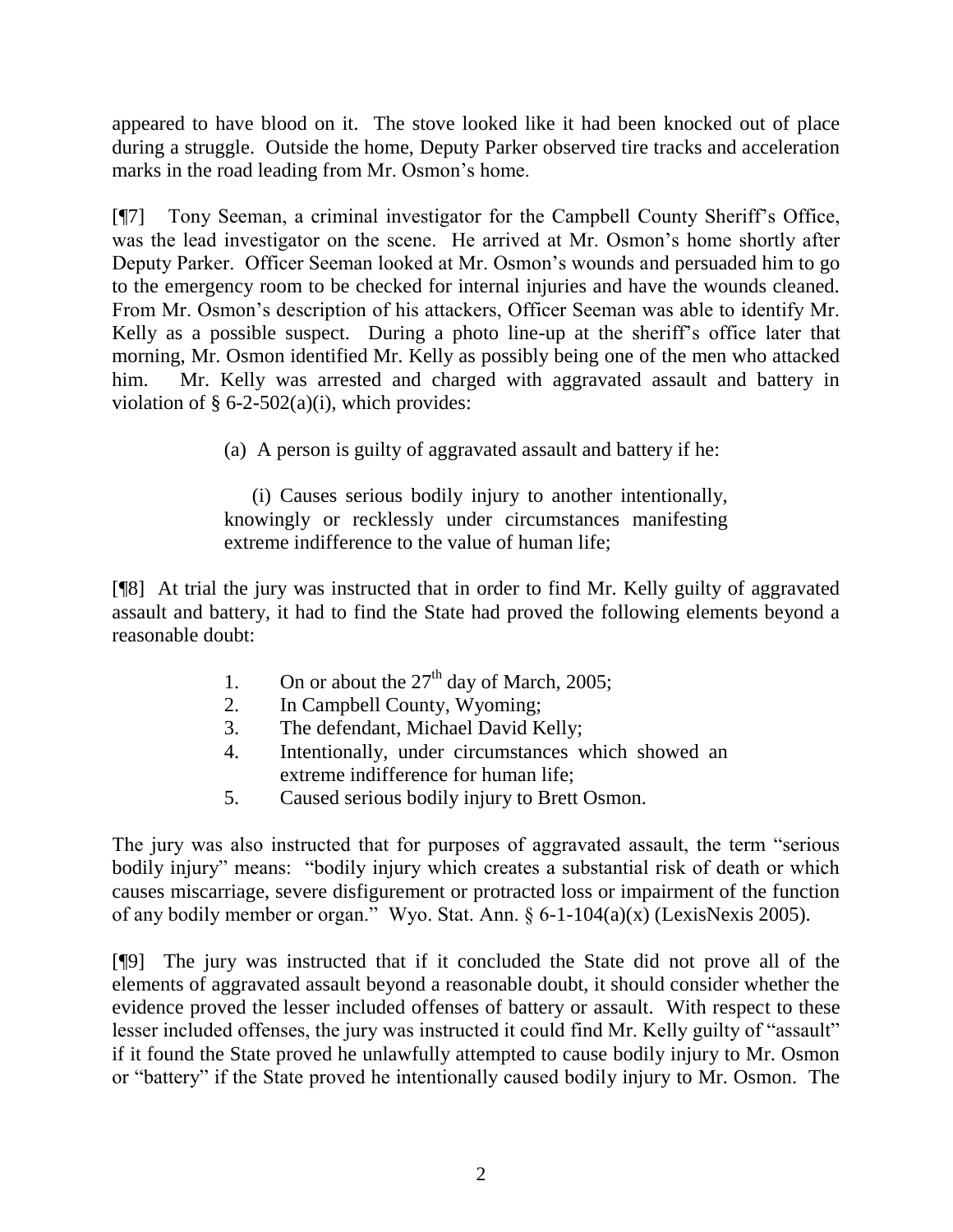jury was instructed that for purposes of these offenses, "bodily injury" is defined in § 6-1- 104(a)(i) as "physical pain, illness or any impairment of physical condition."

[¶10] After a trial lasting a day and a half, the jury found Mr. Kelly guilty of aggravated assault and battery. The district court sentenced him to a term of three to eight years in an institution designated by the Wyoming Department of Corrections with credit for 169 days served prior to sentencing.

### **STANDARD OF REVIEW**

[¶11] When reviewing the sufficiency of the evidence, this Court accepts as true the State's evidence and affords it those inferences which may be reasonably and fairly drawn from it. *Jones v. State*, 2006 WY 40, ¶ 9, 132 P.3d 162, 165 (Wyo. 2006). We do not consider conflicting evidence or inferences that can be drawn from such evidence. *Id*. Our duty is to determine whether a quorum of reasonable and rational individuals would, or even could, have come to the same result as the jury actually did. *Id*.

# **DISCUSSION**

## *1. Sufficiency of the Evidence*

 $\overline{a}$ 

[¶12] In his first issue, Mr. Kelly claims the State"s evidence was insufficient to show he caused Mr. Osmon "serious bodily injury". He asserts the evidence presented did not show the injuries he inflicted upon Mr. Osmon created a substantial risk of death or caused severe disfigurement or loss or impairment of any bodily member or organ. Without such evidence, he contends, the conviction cannot stand.

[¶13] The State argues the evidence was sufficient to show Mr. Kelly caused serious bodily injury. The State points to the evidence showing Mr. Kelly beat Mr. Osmon with his fists and hit him on the head with an iron stove grate, causing profuse bleeding and permanent scarring. The State asserts this Court previously held in *State v. Woodward*, 69 Wyo. 262, 240 P.2d 1157, 1160 (Wyo. 1952), albeit under a different statute,  $\frac{1}{1}$  that evidence of profuse bleeding, bruising and a head laceration resulting from a beating was sufficient to support an aggravated assault conviction. The State also cites *Lucero v. State*, 14 P.3d 920, 923 (Wyo. 2000) in which we said the term "serious bodily injury"

<sup>&</sup>lt;sup>1</sup> *Woodward*, 240 P.2d at 1159, involved § 9-210 Wyo. Comp. Stat. 1945, which defined aggravated assault and battery as follows: ""If any person shall unlawfully and maliciously inflict upon another person, either with or without any weapon or instrument, any grievous bodily harm, or shall unlawfully and maliciously cut, stab or wound any other person, the person so offending shall be fined' etc."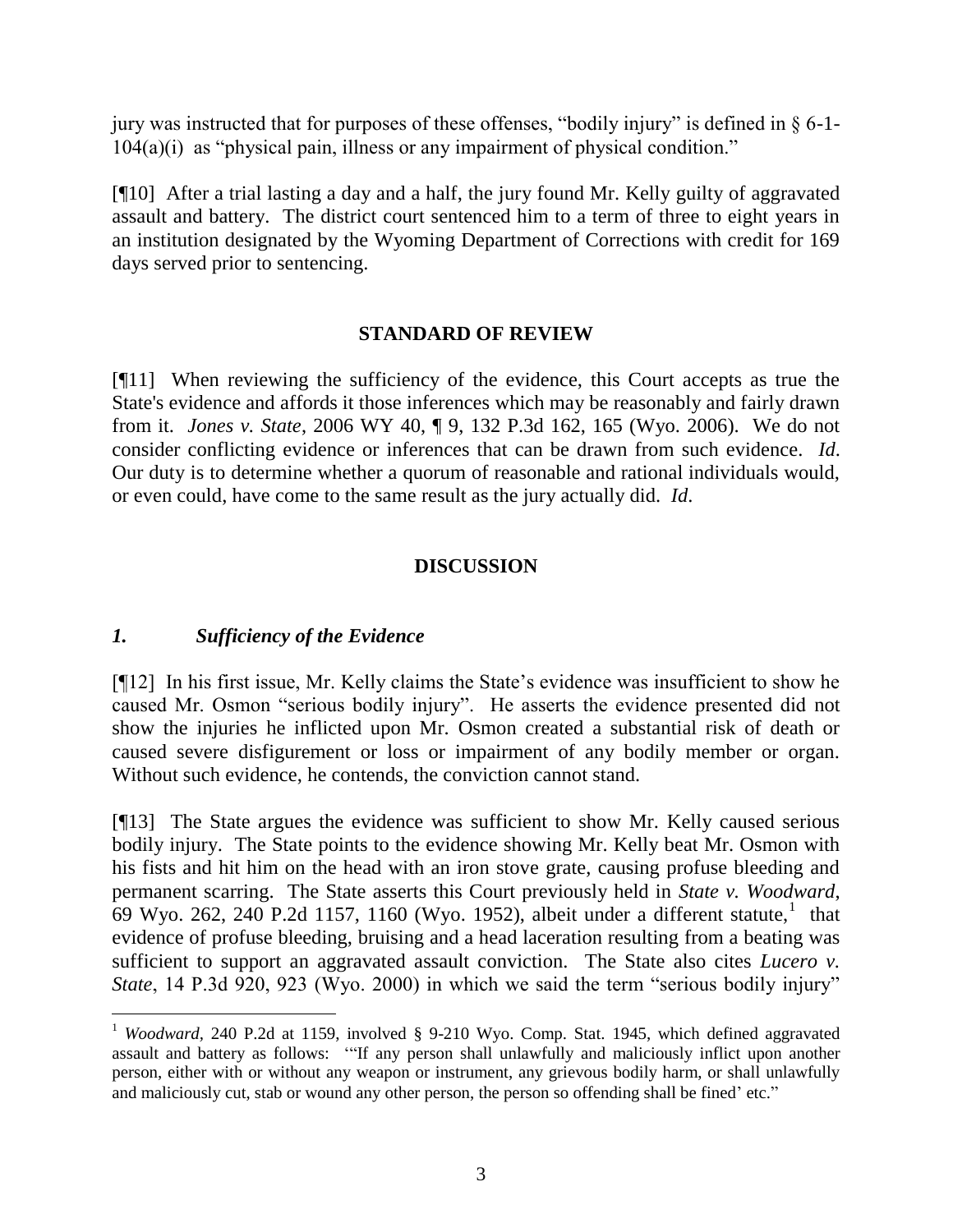does not have a technical legal meaning so different from its ordinary meaning that an instruction defining the term for a jury is necessary.

 $[$ [[14] The difficulty with the State's assertions is that the current statute specifically identifies the sort of bodily injury a defendant must cause in order to be convicted of aggravated assault under  $\S$  6-2-502(a)(i). Pursuant to the definition of serious bodily injury applicable to the aggravated assault statute found in  $\S$  6-1-104(a)(x), the injury must: 1) create a substantial risk of death; 2) cause miscarriage; 3) cause severe disfigurement; or 4) cause protracted loss or impairment of the function of any bodily member or organ.

[¶15] This Court has specifically considered whether injuries constituted "serious bodily injury" within the meaning of the statutes in two cases. In *O'Brien v. State*, 2002 WY 63, 45 P.3d 225 (Wyo. 2002), the State claimed the victim was beaten so savagely that his life was endangered and his injuries created a substantial risk of death. The State presented medical testimony showing the victim"s jaw was broken at the back of the joint, a break that rarely results from a blow from a fist. The State also presented medical testimony indicating the break required surgery to prevent the victim"s tongue from blocking his airways. We held this evidence was sufficient to support the jury's determination that the defendant caused serious bodily injury.

[¶16] In *Cazier v. State*, 2006 WY 153, 148 P.3d 23 (Wyo. 2006), the State presented evidence that the victim was hospitalized for several days after being whipped with a cable. The State also presented medical testimony indicating the injuries were "extremely remarkable" and caused chemical abnormalities in the victim's body. Additionally, the State presented photographs showing numerous wounds on the victim"s head, face and body and the victim showed the jury the scars that still existed eight months after the assault. We held the jury could have concluded from the evidence that the victim had, at a minimum, suffered severe disfigurement; therefore, the State met its burden of proving the defendant caused serious bodily injury.

[¶17] Under the particular facts presented in *O'Brien* and *Cazier*, we held rare, remarkable injuries that required surgery or resulted in inpatient hospitalization and scarring constituted serious bodily injuries within the meaning of  $\S$  6-2-502(a)(i). Although Mr. Osmon was left with a scar, his injuries did not result in inpatient hospitalization or surgery. Also, there was no testimony, as there was in *O'Brien*, suggesting Mr. Osmon's injuries were life threatening.

[¶18] Additionally, the manner in which Mr. Osmon and the emergency room responded raises questions about the seriousness of his injuries. Mr. Osmon cleaned his wounds and went back to bed after the assault. He testified he did not think he was seriously injured at the time. He sought medical treatment only when Officer Seeman persuaded him to do so. At the emergency room, his wounds were cleaned, he was given an antibiotic and he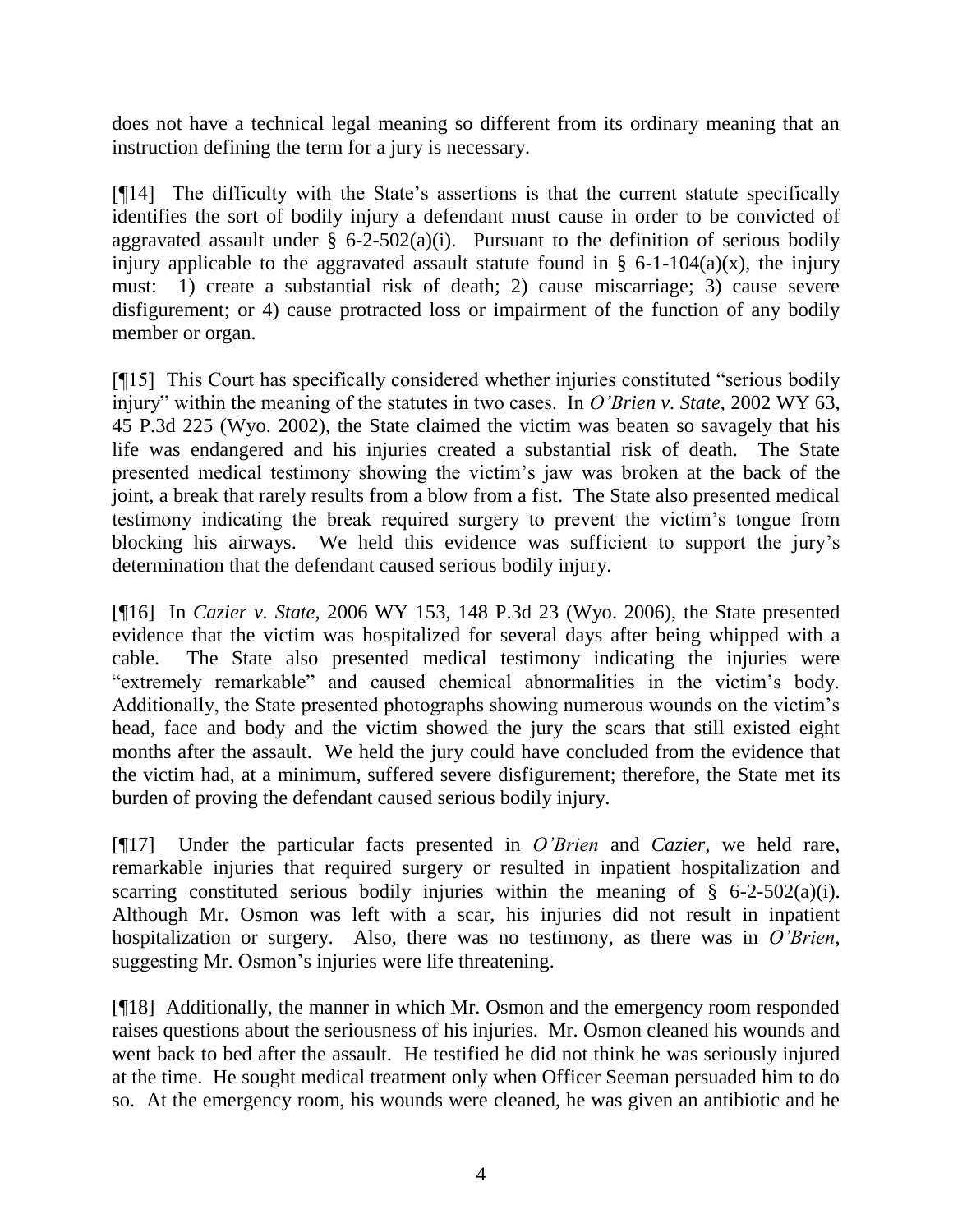was released. His wounds did not require stitches, inpatient hospitalization, surgery or follow-up medical treatment. He suffered no broken bones. The scar on his scalp left by the stove grate was above his hairline and no evidence was presented showing it was readily visible at the time of trial.

[¶19] Under the circumstances, we have no choice but to conclude the evidence did not support a verdict finding Mr. Kelly caused Mr. Osman serious bodily injury as the term is defined in our statute. No evidence was presented showing the injuries inflicted on Mr. Osmon created a substantial risk of death or caused severe disfigurement or loss or impairment of function of a bodily organ or member.<sup>2</sup> While there is no question about the savageness of the attack, the nature of the attack is not the focus of the inquiry under the language the Wyoming legislature has chosen to employ. Instead, under Wyoming"s statutory language, the focus of the inquiry is the nature of the injuries inflicted. Ferocious as the attack may have been, the injuries Mr. Osmon sustained did not result in serious bodily injury within the meaning of the aggravated assault statute.

[¶20] Our holding is in accord with the results reached in other jurisdictions sharing the same or substantially similar statutory language. To sustain a conviction for aggravated assault, the vast majority of cases from these jurisdictions require evidence showing the injury created a substantial risk of death or caused severe disfigurement or protracted impairment of a bodily function or member. In *State v. Pheng*, 2002 ME 40, 791 A.2d 925 (Me. 2002), for example, the State presented evidence showing the victim was bleeding and unconscious, was transported to the hospital by ambulance, remained hospitalized for several days, missed the first quarter of school because of his injuries and could not eat solid food for several months after the attack. The court held the evidence was sufficient to show serious bodily injury within the meaning of the Maine statute.<sup>3</sup>

[¶21] Similarly, in *Fleming v. State*, 604 So.2d 280, 292 (Miss. 1992), the court held the evidence was sufficient to show serious bodily injury under Section 210.0 of the Model Penal Code  $(1980)^4$  where the victim was hospitalized for four days; he suffered a laceration of the scalp requiring sutures, a non-displaced fracture of the left jaw bone and a comminuted fracture of the left forearm requiring surgery to attach a compression plate

 $2 \text{ In closing, the State argued that skin is the human body's primary organ and the blow to Mr. Osman's }$ head with the stove grate caused permanent scarring and impaired the skin. However, no evidence was presented showing the blow caused "severe" disfigurement or "protracted loss or impairment of the function" of Mr. Osmon's skin. Absent such evidence, the State simply did not prove the assault caused serious bodily injury.

<sup>&</sup>lt;sup>3</sup> The Maine statute defines "serious bodily injury" for purposes of aggravated assault as: "bodily injury which creates a substantial risk of death or which causes serious, permanent disfigurement or loss or substantial impairment of the function of any bodily member or organ, or extended convalescence necessary for recovery of physical health." [17-A M.R.S.A. § 2\(23\)](http://www.lexis.com/research/buttonTFLink?_m=a82de6e4d191991905da42aa706d8ccd&_xfercite=%3ccite%20cc%3d%22USA%22%3e%3c%21%5bCDATA%5b2002%20ME%2040%5d%5d%3e%3c%2fcite%3e&_butType=4&_butStat=0&_butNum=10&_butInline=1&_butinfo=17-A%20MECODE%202&_fmtstr=FULL&docnum=13&_startdoc=11&wchp=dGLzVzz-zSkAB&_md5=8e4ccf6c97649b057bfbaa4aedf04363) (1983).

<sup>&</sup>lt;sup>4</sup> Section 210.0 defines "serious bodily injury" as "bodily injury which creates a substantial risk of death or which causes serious, permanent disfigurement**,** or protracted loss or impairment of the function of any bodily member or organ."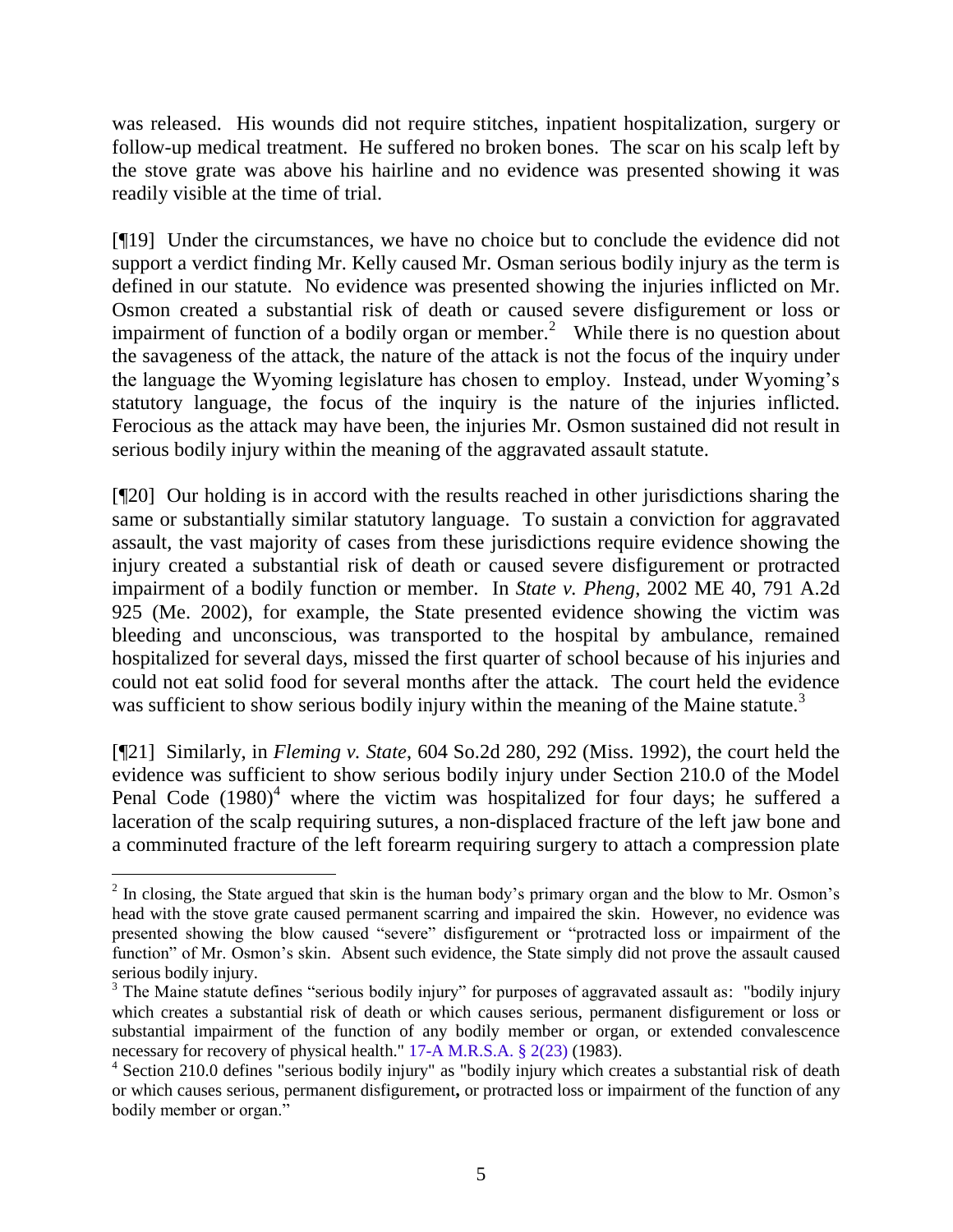and perform a bone graft; and he was unable to work for four weeks. *See also State v. Flores*, 1998 MT 328, 974 P.2d 124 (Mont. 1998) (holding the victim suffered a serious bodily injury where the evidence showed he sustained a wide, deep, gouge-wound to his right forearm exposing torn muscle, tissue, and bone; the injury precluded him from working in his pre-injury occupation; and he underwent physical therapy and, at the time of trial, still could not make a closed fist); *Commonwealth v. Lewis*, 2006 PA Super 314, 911 A.2d 558 (Pa. Super. Ct. 2006) (holding the evidence was sufficient to sustain the conviction for aggravated assault where the defendant punched the victim in the stomach and face; the victim was in an unconscious guarded condition in the emergency room after being intubated and placed on a ventilator, had multiple facial lacerations many of which penetrated the muscle tissue down to the facial bones, and chip fractures to her cheekbone; she was hospitalized for nine days; blood was drained from her stomach to prevent aspiration pneumonia; her wounds were sutured; she needed someone to care for her for a month; she could not eat solids until the stitches were removed; she missed work for three months; and she still had scars on her face at the time of trial.)

[¶22] Of equal significance to our conclusion, are cases from jurisdictions having similar statutory language to Wyoming where courts have held injuries did not constitute serious bodily injuries. In *Moore v. State*, 739 S.W.2d 347 (Tex. Crim. App. 1987), for example, the defendant hit the victim in the face and stabbed him in the back with a knife. After the assault, the victim went home and laid down on the couch. When he got up from the couch, he noticed blood in the spot where he had been lying. The police were notified and they convinced the victim to seek treatment. He was taken by ambulance to the emergency room where he was treated and released. The court held the evidence was insufficient to show he sustained serious bodily injury because there was no showing the injury was life threatening or caused permanent disfigurement or protracted loss or impairment of the function of a bodily member or organ. *See also State v. Kane*, 762 A.2d 677 (N.J. Super. Ct. App. Div. 2000) (holding that victim who received six stitches over her left eye and a broken nose when she was struck in the face did not sustain "serious bodily injury").

[¶23] The above cases are representative of the many cases in which courts have considered whether an injury constituted "serious bodily injury" within the meaning of statutes containing language similar to  $\S$  6-1-104(a)(x). To support a conviction for aggravated assault, nearly all of the cases require injuries significantly more serious than those Mr. Osmon sustained. Given the express language contained in our statute defining serious bodily injury as an injury creating a substantial risk of death or causing severe disfigurement or protracted loss or impairment of the function of any bodily member or organ, we hold the evidence was not sufficient to support Mr. Kelly"s conviction for aggravated assault. Our holding on this issue makes it unnecessary to address Mr. Kelly"s claim of prosecutorial misconduct.